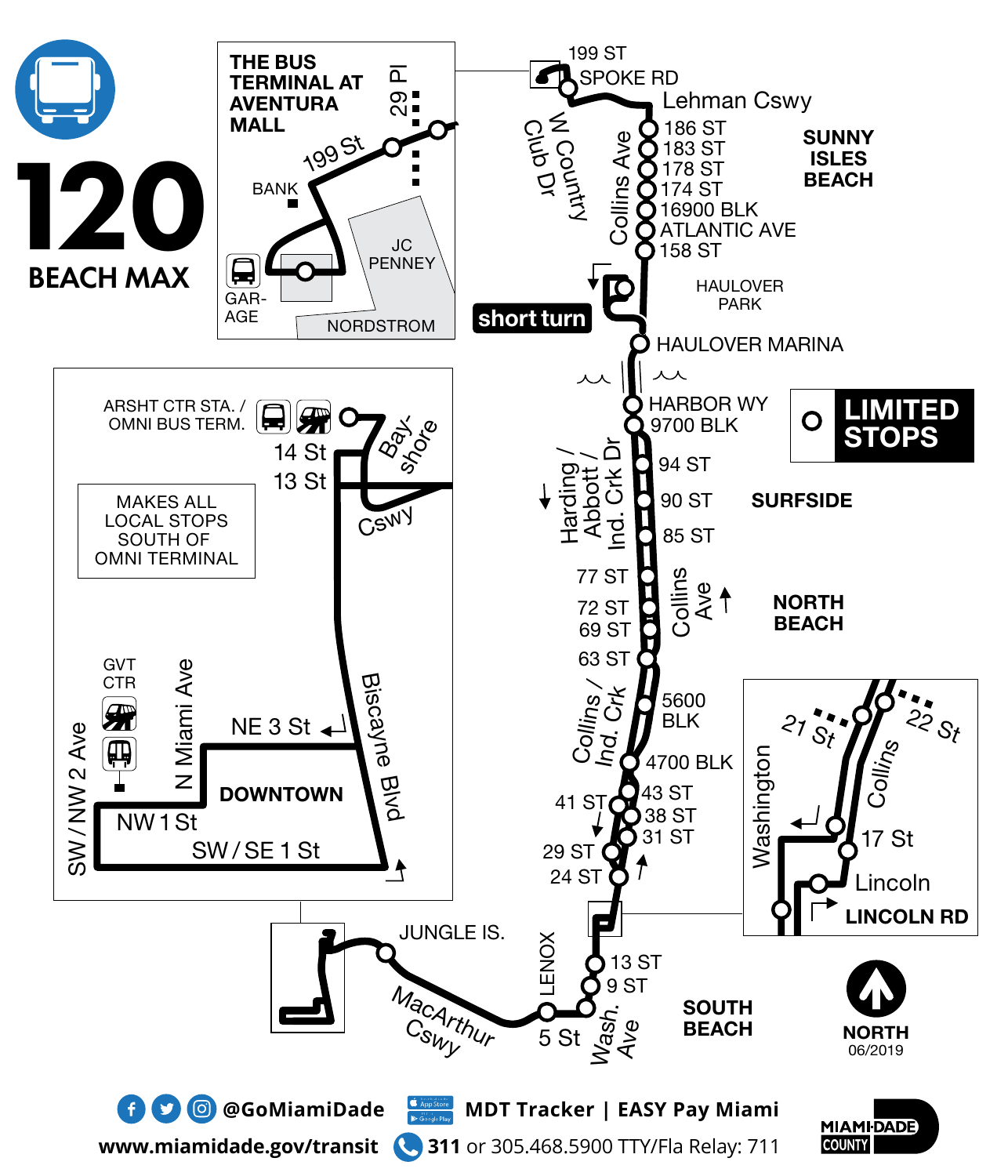|                                                | <b>WEEKDAYS</b> / DIAS LABORABLES / LACÈMEN<br><b>EVERY / CADA/CHAK 12 min</b> |                      |                       |                                         |      |                    |                                                                                     |                                                                       |             |                                                                                                  |                                                                                   |                      |       |       |                                       |       |       |                               |              |                                                                                                                                             |      |                                  |                               |      |              |                                                                 |       |      |                                                                                                                                                                                                                          |       |      |       |               |
|------------------------------------------------|--------------------------------------------------------------------------------|----------------------|-----------------------|-----------------------------------------|------|--------------------|-------------------------------------------------------------------------------------|-----------------------------------------------------------------------|-------------|--------------------------------------------------------------------------------------------------|-----------------------------------------------------------------------------------|----------------------|-------|-------|---------------------------------------|-------|-------|-------------------------------|--------------|---------------------------------------------------------------------------------------------------------------------------------------------|------|----------------------------------|-------------------------------|------|--------------|-----------------------------------------------------------------|-------|------|--------------------------------------------------------------------------------------------------------------------------------------------------------------------------------------------------------------------------|-------|------|-------|---------------|
|                                                | <b>NORTHBOUND</b><br>RUMBO NORTE / DIREKSYON NÒ                                |                      |                       | <b>MORNING</b><br><b>MAÑANA / MATEN</b> |      |                    |                                                                                     | <b>EVERY / CADA/CHAK 15 min</b><br><b>AVERAGE / PROMEDIO / MWAYÈN</b> |             |                                                                                                  |                                                                                   |                      |       |       | <b>AVERAGE / PROMEDIO / MWAYÈN</b>    |       |       | <b>EVENING / NOCHE / ASWÈ</b> |              |                                                                                                                                             |      |                                  |                               |      |              |                                                                 |       |      |                                                                                                                                                                                                                          |       |      |       |               |
|                                                |                                                                                |                      |                       |                                         |      |                    |                                                                                     | FROM/DESDE/DE                                                         |             |                                                                                                  | TO/HASTA/A                                                                        |                      |       |       | <b>FROM/DESDE/DE AM PM TO/HASTA/A</b> |       |       |                               |              |                                                                                                                                             |      |                                  |                               |      |              |                                                                 |       |      |                                                                                                                                                                                                                          |       |      |       |               |
| <b>FIC</b>                                     | <b>Stephen P Clark Center</b>                                                  | 5:00                 |                       | 5:45                                    |      | 6:15               |                                                                                     | 6:45                                                                  |             |                                                                                                  | 10:00                                                                             |                      | 10:12 |       |                                       |       | 5:00  |                               | 5:15<br>5:30 |                                                                                                                                             |      | 5:46                             | 6:02                          |      | 6:20<br>6:40 |                                                                 |       | 7:05 | 7:35                                                                                                                                                                                                                     | 8:15  |      | 8:55  | 9:30          |
|                                                | <b>Omni Terminal Arsht Metromover</b>                                          | 5:55<br>5:10<br>6:26 |                       |                                         |      | 6:56               |                                                                                     |                                                                       | 10:18       |                                                                                                  |                                                                                   | 10:30                |       |       | 5:19                                  |       | 5:34  | 5:49                          |              | 6:05                                                                                                                                        | 6:21 |                                  | 6:39                          |      | 7:18<br>6:59 |                                                                 | 7:48  | 8:28 |                                                                                                                                                                                                                          | 9:08  | 9:43 |       |               |
|                                                | Lincoln Rd & James Ave<br>5:26<br>6:12<br>6:43                                 |                      |                       |                                         | 7:14 |                    |                                                                                     | 10:40                                                                 |             |                                                                                                  | 10:52                                                                             |                      | 5:41  |       |                                       | 5:56  |       | 6:11                          |              | 6:43                                                                                                                                        |      | 7:01                             | 7:21                          |      | 7:38         | 8:08                                                            | 8:48  |      | 9:28                                                                                                                                                                                                                     | 10:03 |      |       |               |
|                                                | <b>Collins Ave &amp; 43 St</b><br>5:33                                         |                      |                       | 6:20                                    |      | 6:51               |                                                                                     |                                                                       | 7:22        |                                                                                                  | 10:50                                                                             |                      |       | 11:02 |                                       |       | 5:51  |                               | 6:06         |                                                                                                                                             | 6:21 | 6:37                             | 6:53                          |      | 7:11         | 7:31                                                            |       | 7:48 | 8:18                                                                                                                                                                                                                     | 8:58  |      | 9:38  | 10:12         |
| Collins Ave & 69 St                            |                                                                                |                      | 5:40<br>6:28<br>6:59  |                                         |      | 7:31               |                                                                                     |                                                                       | 11:00       |                                                                                                  |                                                                                   | 11:12                |       |       | 6:02                                  |       |       | 6:17                          |              | 6:32                                                                                                                                        |      | 7:04                             |                               | 7:20 | 7:40         |                                                                 | 7:57  | 8:27 | 9:07                                                                                                                                                                                                                     |       | 9:47 | 10:20 |               |
|                                                | <b>Collins Ave &amp; # 9701</b>                                                | 5:47<br>6:36         |                       |                                         | 7:08 | 7:40               |                                                                                     |                                                                       |             | 11:10                                                                                            | 11:22                                                                             |                      |       |       |                                       | 6:12  |       | 6:27                          | 6:42         |                                                                                                                                             | 6:58 | 7:12                             |                               | 7:28 | 7:48         |                                                                 | 8:05  | 8:35 | 9:15                                                                                                                                                                                                                     |       | 9:55 | 10:28 |               |
|                                                | <b>Haulover Club Parking Lot</b>                                               | 7:13                 |                       | 8:04                                    | 8:57 | 9:28               |                                                                                     | 10:00                                                                 | 10:30       | 11:00                                                                                            | 11:27                                                                             | 11:52                |       | 12:15 | 12:39                                 | 1:03  |       | 1:27                          | 1:51         | 2:15                                                                                                                                        | 2:39 | 3:03                             | 3:28                          |      | 3:52         | 4:17                                                            | 4:41  | 5:05 | 5:29                                                                                                                                                                                                                     | 5:53  | 6:17 | 6:47  | 7:17          |
|                                                | <b>Collins Ave At 16900 Blk</b>                                                | 5:53                 |                       | $6:42$ 7:47                             | 8:21 | 8:33               | 8:46                                                                                | 9:15                                                                  |             |                                                                                                  | 9:48   10:18   10:48   11:18   11:43   12:06   12:30   12:53   1:18   1:42   2:06 |                      |       |       |                                       |       |       |                               |              |                                                                                                                                             |      | 2:30   2:54   3:19   3:43   4:08 | 4:32 4:56 5:20                |      |              | $5:44$ 6:08                                                     | 6:35  | 7:06 | 7:35   7:55   8:12   8:42   9:22                                                                                                                                                                                         |       |      |       | $10:02$ 10:34 |
| ●                                              | <b>Bus Terminal at Aventura Mall</b>                                           |                      |                       |                                         |      |                    |                                                                                     |                                                                       |             |                                                                                                  |                                                                                   |                      |       |       |                                       |       |       |                               |              |                                                                                                                                             |      |                                  |                               |      |              |                                                                 |       |      | 5:59 6:50 7:59 8:33 8:45 8:58 9:27 10:00 10:30 11:00 11:30 11:50 12:18 12:42 1:05 1:30 2:42 2:18 2:42 3:07 3:32 3:56 4:21 4:45 5:09 5:33 5:57 6:21 6:48 7:17 7:46 8:06 8:23 8:53 9:33 10:12 10:00 10:30 11:10            |       |      |       |               |
|                                                | <b>SOUTHBOUND</b><br><b>RUMBO SUR / DIREKSYON SID</b>                          |                      |                       |                                         |      |                    | <b>MORNING / MAÑANA / MATEN</b>                                                     |                                                                       |             |                                                                                                  |                                                                                   |                      |       |       | AM PM                                 |       |       |                               |              |                                                                                                                                             |      |                                  |                               |      |              | <b>AFTERNOON AND EVENING / TARDE Y NOCHE / APREMIDI AK ASWE</b> |       |      |                                                                                                                                                                                                                          |       |      |       |               |
| ●                                              | <b>Bus Terminal at Aventura Mall</b>                                           |                      | $6:00$ 6:30           | 6:54                                    | 7:21 | $7:33$ 7:45        |                                                                                     | 8:00                                                                  | $8:27$ 8:59 |                                                                                                  | 9:31                                                                              |                      |       |       |                                       |       |       |                               |              | $\mid$ 10:05 $\mid$ 10:31 $\mid$ 10:56 $\mid$ 11:20 $\mid$ 11:44 $\mid$ 12:08 $\mid$ 12:32 $\mid$ 12:56 $\mid$ 1:20 $\mid$ 1:44 $\mid$ 2:08 |      |                                  |                               |      |              |                                                                 |       |      | 2:31   2:51   3:15   3:38   3:58   4:24   4:59   5:33   6:12   6:37   7:07   7:47   8:27   9:07                                                                                                                          |       |      |       | $9:49$ 10:31  |
|                                                | <b>Collins Ave &amp; # 16830</b>                                               |                      |                       | $6:13$ 6:43 7:09                        |      | 7:36   7:48   8:02 |                                                                                     |                                                                       |             |                                                                                                  |                                                                                   |                      |       |       |                                       |       |       |                               |              |                                                                                                                                             |      |                                  |                               |      |              |                                                                 |       |      | 8:17   8:44   9:16   9:48   10:22   10:48   11:13   11:37   12:01   12:25   12:49   1:13   1:37   2:01   2:25   2:48   3:08   3:32   3:55   4:17   4:43   5:18   5:52   6:53   7:23   8:03   8:43   9:23   10:05   10:45 |       |      |       |               |
|                                                | <b>Haulover Club Parking Lot</b>                                               | 6:00                 |                       | 6:30                                    | 6:55 | 7:23               | 8:29                                                                                | 9:02                                                                  |             | 9:32                                                                                             | 10:00                                                                             | 10:11                | 10:35 | 11:01 |                                       | 11:25 | 11:49 | 12:13                         | 12:37        | 1:01                                                                                                                                        |      | 1:25                             | 1:49                          | 2:13 | 2:37         | 2:56                                                            | 3:20  | 3:44 | 4:07                                                                                                                                                                                                                     | 4:31  | 4:59 | 5:34  | 6:06          |
|                                                |                                                                                |                      | <b>FROM</b> /DESDE/DE |                                         |      |                    | <b>EVERY / CADA/CHAK 15 min</b><br><b>AVERAGE / PROMEDIO / MWAYÈN</b><br>TO/HASTA/A |                                                                       |             | <b>EVERY / CADA/CHAK 12 min</b><br><b>AVERAGE / PROMEDIO / MWAYÈN</b><br><b>FROM/DESDE/DE AM</b> |                                                                                   | <b>PM TO/HASTA/A</b> |       |       |                                       |       |       |                               |              |                                                                                                                                             |      |                                  | <b>EVENING / NOCHE / ASWÈ</b> |      |              |                                                                 |       |      |                                                                                                                                                                                                                          |       |      |       |               |
|                                                | <b>Bal Harbour Shops</b>                                                       |                      | 6:05                  |                                         |      | 10:55              |                                                                                     |                                                                       | 11:08       |                                                                                                  |                                                                                   | 4:51                 |       |       | 5:06                                  |       | 5:26  | 5:41                          |              | 6:00                                                                                                                                        | 6:15 |                                  | 6:35                          | 7:00 |              | 7:30                                                            | 8:10  |      | 8:50                                                                                                                                                                                                                     | 9:30  |      | 10:11 | 10:51         |
| Abbott Ave & 69 St                             |                                                                                |                      | 6:14                  |                                         |      | 11:06              |                                                                                     |                                                                       | 11:19       |                                                                                                  |                                                                                   | 5:02                 |       |       | 5:17                                  |       | 5:37  | 5:52                          |              | 6:10                                                                                                                                        | 6:25 |                                  | 6:45                          | 7:10 |              | 7:40                                                            | 8:20  |      | 9:00                                                                                                                                                                                                                     | 9:40  |      | 10:20 | 11:00         |
| <b>Indian Creek Dr &amp; 40 St</b>             |                                                                                |                      | 6:23                  |                                         |      | 11:19              |                                                                                     |                                                                       | 11:32       |                                                                                                  |                                                                                   | 5:15                 |       |       | 5:30                                  |       | 5:50  | 6:05                          |              | 6:20                                                                                                                                        | 6:35 |                                  | 6:55                          | 7:20 |              | 7:50                                                            | 8:30  |      | 9:10                                                                                                                                                                                                                     | 9:50  |      | 10:29 | 11:09         |
|                                                | <b>Washington Ave &amp; Lincoln Rd</b>                                         |                      | 6:31                  |                                         |      | 11:29              |                                                                                     |                                                                       | 11:42       |                                                                                                  |                                                                                   | 5:25                 |       |       | 5:40                                  |       | 6:00  | 6:15                          |              | 6:30                                                                                                                                        | 6:45 |                                  | 7:05                          | 7:30 |              | 8:00                                                            | 8:40  |      | 9:20                                                                                                                                                                                                                     | 10:00 |      | 10:38 | 11:18         |
|                                                | <b>■</b> Omni Terminal / Arsht Metromover                                      |                      | 6:46                  |                                         |      |                    | 11:49                                                                               |                                                                       |             | 12:02                                                                                            |                                                                                   | 5:49                 |       | 6:04  |                                       | 6:19  |       | 6:34                          |              | 6:49                                                                                                                                        | 7:04 |                                  | 7:24                          | 7:49 |              | 8:19<br>8:59                                                    |       |      | 9:39                                                                                                                                                                                                                     | 10:17 |      | 10:55 | 11:35         |
| 1 E O<br><b>Stephen P Clark Center</b><br>6:56 |                                                                                |                      | 12:01                 |                                         |      | 12:14              |                                                                                     |                                                                       | 6:02        |                                                                                                  |                                                                                   | 6:15                 |       | 6:30  | 6:45                                  |       | 7:00  | 7:15                          |              | 7:35                                                                                                                                        | 8:00 |                                  | 8:30                          | 9:10 |              | 9:50                                                            | 10:27 |      | 11:05                                                                                                                                                                                                                    | 11:45 |      |       |               |

Scheduled times are approximate. Actual arrival and departure times may vary depending on traffic and road conditions. | Las horas publicadas son aproximadas, pues dependen del trafico y otras condiciones de las vias. | Or



1.202

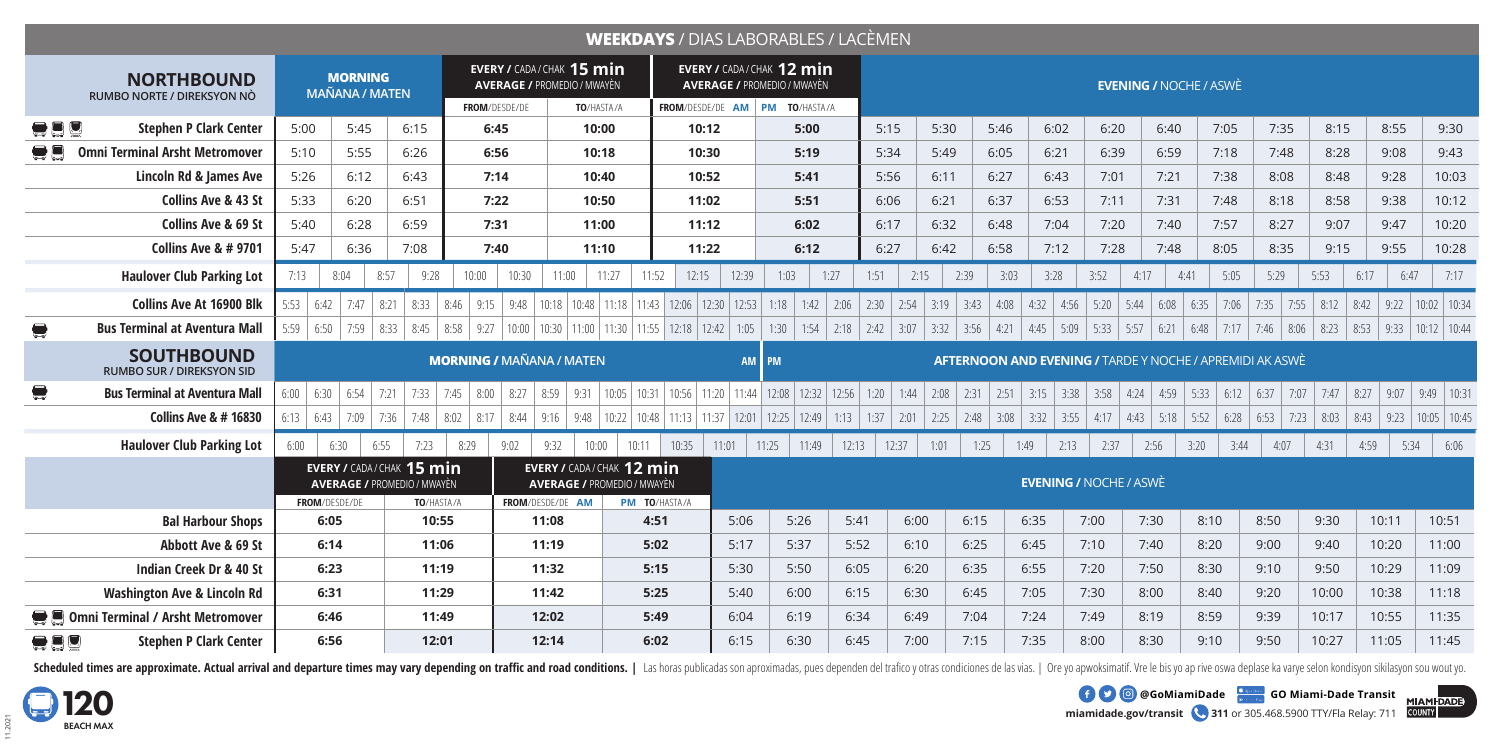|                                              | <b>SATURDAY / SÁBADO / SAMDI</b><br><b>MORNING / MAÑANA /</b><br>EVERY / CADA/CHAK 20 min AVERAGE / PROMEDIO / MWAYÈN<br>EVERY / CADA/CHAK 15 min AVERAGE / PROMEDIO / MWAYÈN |                      |              |              |                                                      |                               |                      |                |  |                |                                                                           |      |                                                      |       |                                                          |                |                               |      |      |              |      |                                                                                                                                                                                                    |      |                                                                 |                               |              |      |       |       |                |                          |  |
|----------------------------------------------|-------------------------------------------------------------------------------------------------------------------------------------------------------------------------------|----------------------|--------------|--------------|------------------------------------------------------|-------------------------------|----------------------|----------------|--|----------------|---------------------------------------------------------------------------|------|------------------------------------------------------|-------|----------------------------------------------------------|----------------|-------------------------------|------|------|--------------|------|----------------------------------------------------------------------------------------------------------------------------------------------------------------------------------------------------|------|-----------------------------------------------------------------|-------------------------------|--------------|------|-------|-------|----------------|--------------------------|--|
|                                              | <b>NORTHBOUND</b><br>RUMBO NORTE / DIREKSYON NÒ                                                                                                                               |                      |              | <b>MATEN</b> |                                                      |                               | FROM/DESDE/DE        | TO/HASTA/A     |  |                | FROM/DESDE/DE AM                                                          |      |                                                      |       | <b>PM TO/HASTA/A</b>                                     |                | <b>EVENING / NOCHE / ASWÈ</b> |      |      |              |      |                                                                                                                                                                                                    |      |                                                                 |                               |              |      |       |       |                |                          |  |
| $\blacksquare$ $\blacksquare$ $\blacksquare$ | <b>Stephen P Clark Center</b>                                                                                                                                                 |                      | 6:00<br>6:36 |              |                                                      |                               | 7:00                 |                |  | 10:00          |                                                                           |      | 10:15                                                |       |                                                          | 6:30           |                               |      |      | 7:00         |      | 7:30                                                                                                                                                                                               |      | 8:00                                                            |                               | 8:30         |      | 9:00  |       |                | 9:30                     |  |
|                                              | Omni Terminal / Arsht Metromover                                                                                                                                              |                      | 6:09<br>6:45 |              |                                                      |                               | 7:09                 |                |  |                | 10:10                                                                     |      |                                                      | 10:25 |                                                          |                | 6:40                          |      |      | 7:08         |      | 7:38                                                                                                                                                                                               |      | 8:08                                                            |                               | 8:38         |      | 9:08  |       |                | 9:38                     |  |
|                                              | Lincoln Rd & James Ave                                                                                                                                                        | 6:25<br>7:01         |              |              |                                                      | 7:25                          |                      |                |  | 10:28          |                                                                           |      | 10:43                                                |       |                                                          | 6:59           |                               |      | 7:24 |              |      | 7:54                                                                                                                                                                                               |      | 8:24                                                            |                               | 8:54         |      | 9:24  |       |                | 9:54                     |  |
|                                              | <b>Collins Ave &amp; 43 St</b>                                                                                                                                                | 6:34<br>7:10         |              |              |                                                      | 7:34                          |                      |                |  | 10:39          |                                                                           |      | 10:54                                                |       |                                                          | 7:10           |                               |      | 7:35 |              |      | 8:05                                                                                                                                                                                               |      | 8:35                                                            |                               | 9:05         |      | 9:35  |       |                | 10:05                    |  |
|                                              | Collins Ave & 69 St                                                                                                                                                           |                      | 6:44         |              | 7:20                                                 | 7:44                          |                      |                |  | 10:49          |                                                                           |      | 11:04                                                |       |                                                          | 7:19           |                               |      | 7:44 |              |      | 8:14                                                                                                                                                                                               |      | 8:44                                                            |                               | 9:14         |      | 9:44  |       |                | 10:13                    |  |
|                                              | <b>Collins Ave &amp; # 9701</b>                                                                                                                                               | 6:50<br>7:26         |              |              |                                                      | 7:50                          |                      |                |  | 10:56          |                                                                           |      | 11:11                                                |       |                                                          | 7:25           |                               |      | 7:50 |              |      | 8:20                                                                                                                                                                                               |      | 8:50                                                            |                               | 9:20         |      | 9:50  |       |                | 10:17                    |  |
|                                              |                                                                                                                                                                               |                      |              |              | <b>MORNING / MAÑANA / MATEN</b>                      |                               |                      | AM PM          |  |                |                                                                           |      |                                                      |       | AFTERNOON AND EVENING / TARDE Y NOCHE / APREMIDI AK ASWÈ |                |                               |      |      |              |      |                                                                                                                                                                                                    |      |                                                                 |                               |              |      |       |       |                |                          |  |
|                                              | <b>Haulover Club Parking Lot</b>                                                                                                                                              | 8:16<br>9:01<br>9:41 |              |              | 10:21<br>11:31<br>11:01                              |                               |                      | 12:01<br>12:31 |  | 1:01           |                                                                           | 1:31 | 2:01                                                 | 2:31  | 3:01                                                     |                | 3:31                          | 4:01 |      | 4:31<br>5:02 |      | 5:32                                                                                                                                                                                               |      | 6:02                                                            | 6:32                          | 7:30         |      | 8:25  | 9:25  |                |                          |  |
|                                              | <b>Collins Ave At 16900 Blk</b>                                                                                                                                               | 6:57                 | 7:33         | 7:57         | 8:42                                                 | 9:23                          |                      |                |  |                | $10:03$   10:43   11:18   11:48   12:18   12:48   1:18                    |      |                                                      | 1:48  | 2:18                                                     | 2:48           | 3:18                          | 3:48 | 4:18 |              | 4:49 | 5:19<br>5:49                                                                                                                                                                                       | 6:19 |                                                                 | 6:49                          | 7:04         | 7:17 | 7:56  | 8:56  |                | $9:56$   10:23           |  |
| €                                            | <b>Bus Terminal at Aventura Mall</b>                                                                                                                                          | 7:11                 | 7:47         | 8:13         | 8:58                                                 |                               |                      |                |  |                | 9:39   10:19   10:59   11:34   12:04   12:34   1:04                       |      | 1:34                                                 |       | $2:04$ 2:34                                              | 3:04           | 3:34                          | 4:04 | 4:34 |              | 5:05 | 5:35<br>6:05                                                                                                                                                                                       | 6:35 |                                                                 | 7:05                          | 7:19         | 7:32 | 8:11  |       |                | $\vert$ 9:11 10:11 10:35 |  |
|                                              | <b>SOUTHBOUND</b><br>RUMBO SUR / DIREKSYON SID                                                                                                                                |                      |              |              |                                                      | <b>EVENING / NOCHE / ASWÈ</b> |                      |                |  |                |                                                                           |      | AM PM                                                |       |                                                          |                |                               |      |      |              |      |                                                                                                                                                                                                    |      | <b>AFTERNOON AND EVENING / TARDE Y NOCHE / APREMIDI AK ASWÈ</b> |                               |              |      |       |       |                |                          |  |
| $\qquad \qquad \blacksquare$                 | <b>Bus Terminal at Aventura Mall</b>                                                                                                                                          | 5:49                 | 6:11         | 6:44         | 7:24                                                 | 8:00                          |                      |                |  |                | 8:38   9:17   9:51   10:21   10:51   11:21   11:51   12:21   12:51   1:21 |      |                                                      |       |                                                          |                | 1:51                          | 2:21 | 2:51 |              |      | $3:21$ 3:50 4:20 4:50 5:20                                                                                                                                                                         |      |                                                                 | $6:25$ 6:57                   |              | 7:29 | 7:59  |       |                | 8:43 9:35 10:30          |  |
|                                              | <b>Collins Ave &amp; # 16830</b>                                                                                                                                              |                      | $6:02$ 6:24  |              |                                                      |                               |                      |                |  |                |                                                                           |      |                                                      |       |                                                          |                |                               |      |      |              |      | 7:00   7:40   8:16   8:54   9:34  10:08  10:38  11:08  11:38  12:08   12:38   1:08   1:38   2:08   2:38   3:08   3:38   4:08   4:38   5:08   5:38   6:43   7:15   7:45   8:15   8:59   9:51  10:42 |      |                                                                 |                               |              |      |       |       |                |                          |  |
|                                              | <b>Haulover Club Parking Lot</b>                                                                                                                                              | 6:41                 |              | 7:20         | 7:59                                                 |                               | 8:35<br>9:14<br>9:53 |                |  | 10:23<br>10:53 |                                                                           |      | 11:23                                                | 11:53 |                                                          | 12:23<br>12:53 |                               | 1:23 | 1:53 |              |      | 2:23<br>2:53                                                                                                                                                                                       |      | 3:23                                                            |                               | 4:23<br>3:53 |      | 4:53  | 5:23  |                | 6:10                     |  |
|                                              |                                                                                                                                                                               |                      |              |              | EVERY / CADA/CHAK 20 min AVERAGE / PROMEDIO / MWAYÈN |                               |                      |                |  |                |                                                                           |      | EVERY / CADA/CHAK 15 min AVERAGE / PROMEDIO / MWAYÈN |       |                                                          |                |                               |      |      |              |      |                                                                                                                                                                                                    |      |                                                                 | <b>EVENING / NOCHE / ASWÈ</b> |              |      |       |       |                |                          |  |
|                                              | <b>Bal Harbour Shops</b>                                                                                                                                                      | 6:10<br>6:32         |              |              |                                                      |                               | 10:02                |                |  |                | 10:17                                                                     |      | AM PM                                                | 5:47  |                                                          |                | 6:19                          |      | 6:52 |              | 7:23 | 7:53                                                                                                                                                                                               |      |                                                                 | 8:23                          |              | 9:07 | 9:59  |       |                | 10:49                    |  |
|                                              | Abbott Ave & 69 St                                                                                                                                                            | 6:18                 |              |              | 6:40                                                 |                               |                      | 10:11          |  |                | 10:26                                                                     |      |                                                      |       | 5:56                                                     |                | 6:28                          |      | 7:01 |              | 7:31 | 8:01                                                                                                                                                                                               |      |                                                                 | 8:31                          |              | 9:15 |       | 10:07 |                | 10:57                    |  |
|                                              | Indian Creek Dr & 40 St<br>6:26<br>6:48                                                                                                                                       |                      |              |              |                                                      | 10:20                         |                      |                |  | 10:35          |                                                                           |      |                                                      |       | 6:05                                                     | 6:37           |                               |      | 7:09 |              | 7:39 | 8:09                                                                                                                                                                                               |      |                                                                 | 8:39                          |              | 9:23 | 10:15 |       | 11:05          |                          |  |
|                                              | <b>Washington Ave &amp; Lincoln Rd</b><br>6:33<br>6:55                                                                                                                        |                      |              |              |                                                      |                               | 10:30                |                |  |                | 10:45                                                                     |      |                                                      | 6:15  |                                                          | 6:47           |                               |      | 7:18 |              | 7:48 |                                                                                                                                                                                                    | 8:18 | 8:48                                                            |                               |              | 9:32 |       |       | 10:22<br>11:12 |                          |  |
|                                              | <b>In Digitary</b> Omni Terminal / Arsht Metromover                                                                                                                           |                      | 6:48         |              | 7:11                                                 |                               | 10:49                |                |  |                | 11:04                                                                     |      |                                                      | 6:34  |                                                          |                | 7:06                          |      | 7:36 |              | 8:06 | 8:36                                                                                                                                                                                               |      |                                                                 | 9:06                          |              | 9:50 | 10:36 |       | 11:26          |                          |  |
|                                              | <b>Stephen P Clark Center</b>                                                                                                                                                 |                      | 6:58<br>7:22 |              |                                                      |                               | 11:01                |                |  |                | 11:16                                                                     |      |                                                      | 6:46  |                                                          |                | 7:16                          |      | 7:46 |              | 8:16 |                                                                                                                                                                                                    | 8:46 |                                                                 | 9:16                          | 10:00        |      |       | 10:45 |                | 11:35                    |  |

Scheduled times are approximate. Actual arrival and departure times may vary depending on traffic and road conditions. | Las horas publicadas son aproximadas, pues dependen del trafico y otras condiciones de las vias. | Or



11.2021